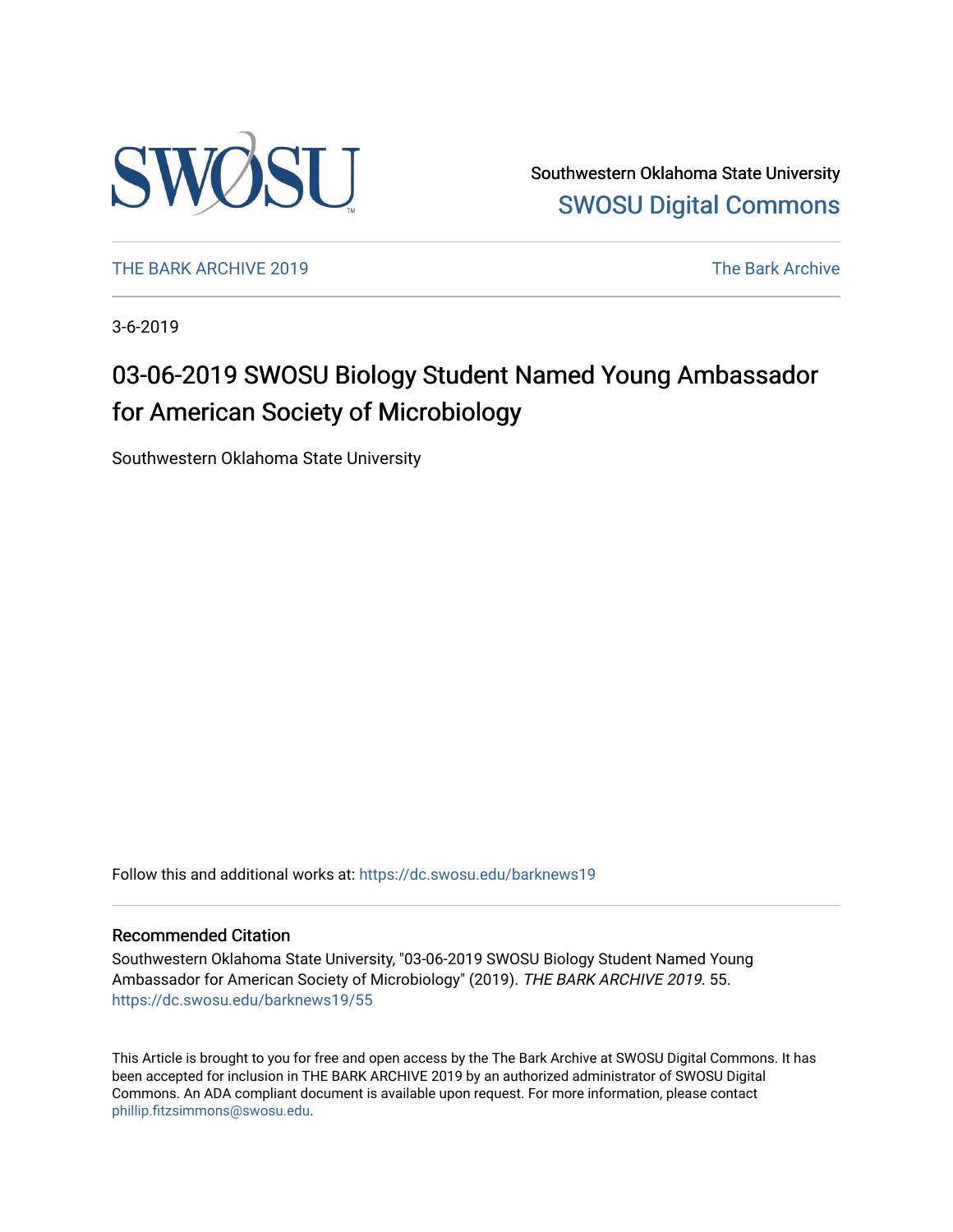



# **SWOSU Biology Student Named Young Ambassador for American Society of Microbiology**

Southwestern Oklahoma State University biology student Jennifer Abshire of McLoud was recently named the American Society of Microbiology (ASM) Young Ambassador for the state of Oklahoma.

Abshire will serve as the Oklahoma representative to the ASM Young Ambassador program, which aims to advance the microbial sciences and mobilize the next generation of scientists to solve global challenges.

"The position is very prestigious and is often awarded to PhD Candidates or post-doctoral researchers working at large research institutions," said Dr. Regina McGrane, assistant professor in the SWOSU Department of Biological Sciences in Weatherford. "For an undergraduate student at a regional university to be awarded this honor is pretty unique."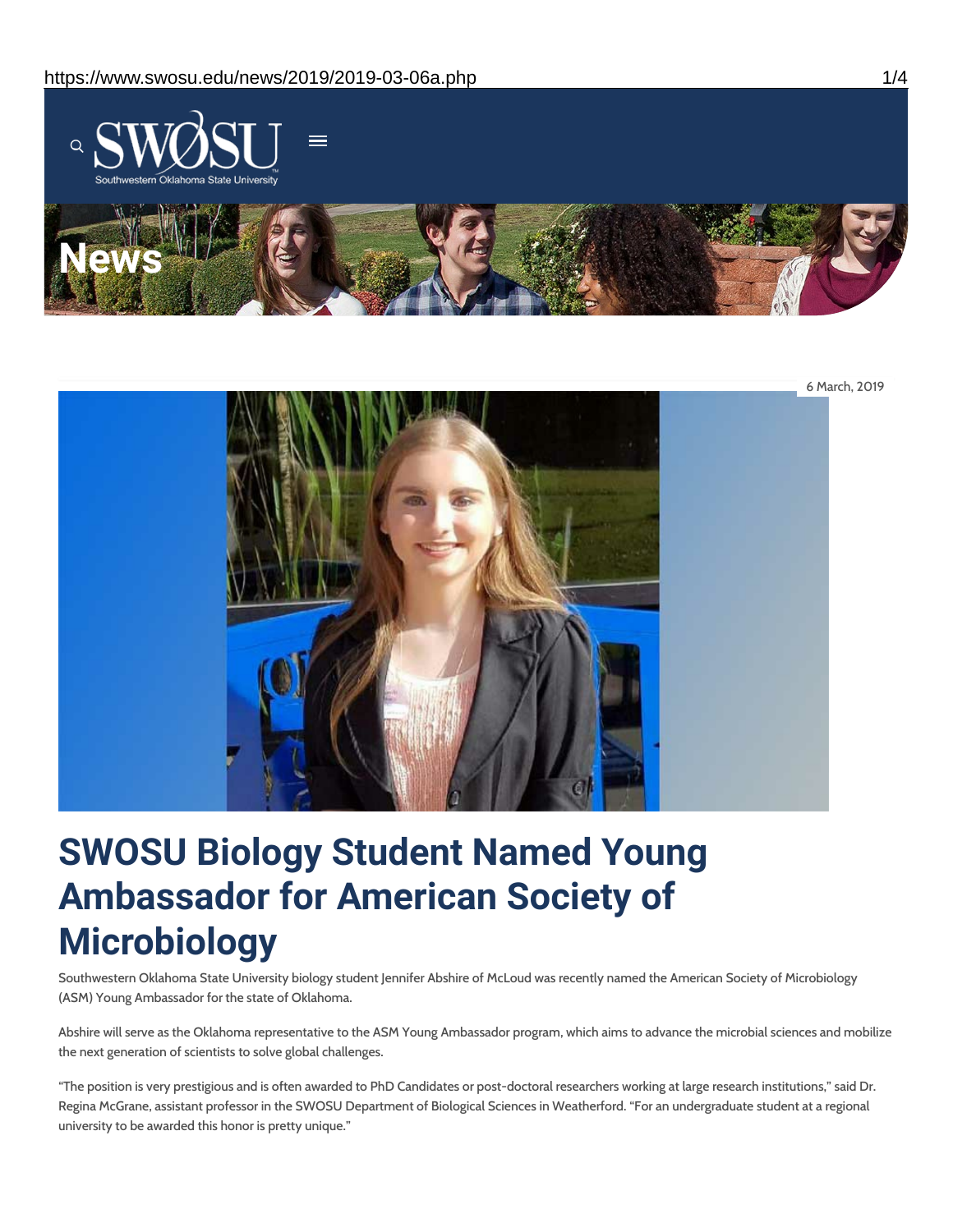#### https://www.swosu.edu/news/2019/2019-03-06a.php 2/4

As an ASM Young Ambassador, Abshire will participate in networking and professional development activities with other ambassadors from across the United States and around the world. She will aid in collaborations between ASM, Oklahoma universities and the local scientific community.

Abshire will communicate Oklahoma's specific funding and support needs to ASM and will work to instill a passion for science in future generations.

Last summer, Abshire participated in an undergraduate research fellowship supported by ASM and has since expressed her desire to bring Oklahoma into the "microbial future." Abshire recognizes potential solutions to Oklahoma's agricultural, environmental and health challenges within the field of microbiology.

Through her appointment, Abshire hopes to host public awareness events, work with Oklahoma legislators to promote funding for microbial research, and initiate a "Microbiologist for a Day" shadowing event for high school students.

| Academics             | D |
|-----------------------|---|
| Administration        | D |
| Alumni and Foundation | D |
| Community             | D |
| Events                | D |
| Faculty and Staff     | D |
| Miscellaneous         | D |
| Sayre                 | D |
| <b>Students</b>       | D |
|                       |   |

| <b>Archive Links</b> |   |
|----------------------|---|
| 2018                 | D |
| 2019                 | D |
| 2020                 | D |
| Archive              | D |
|                      |   |

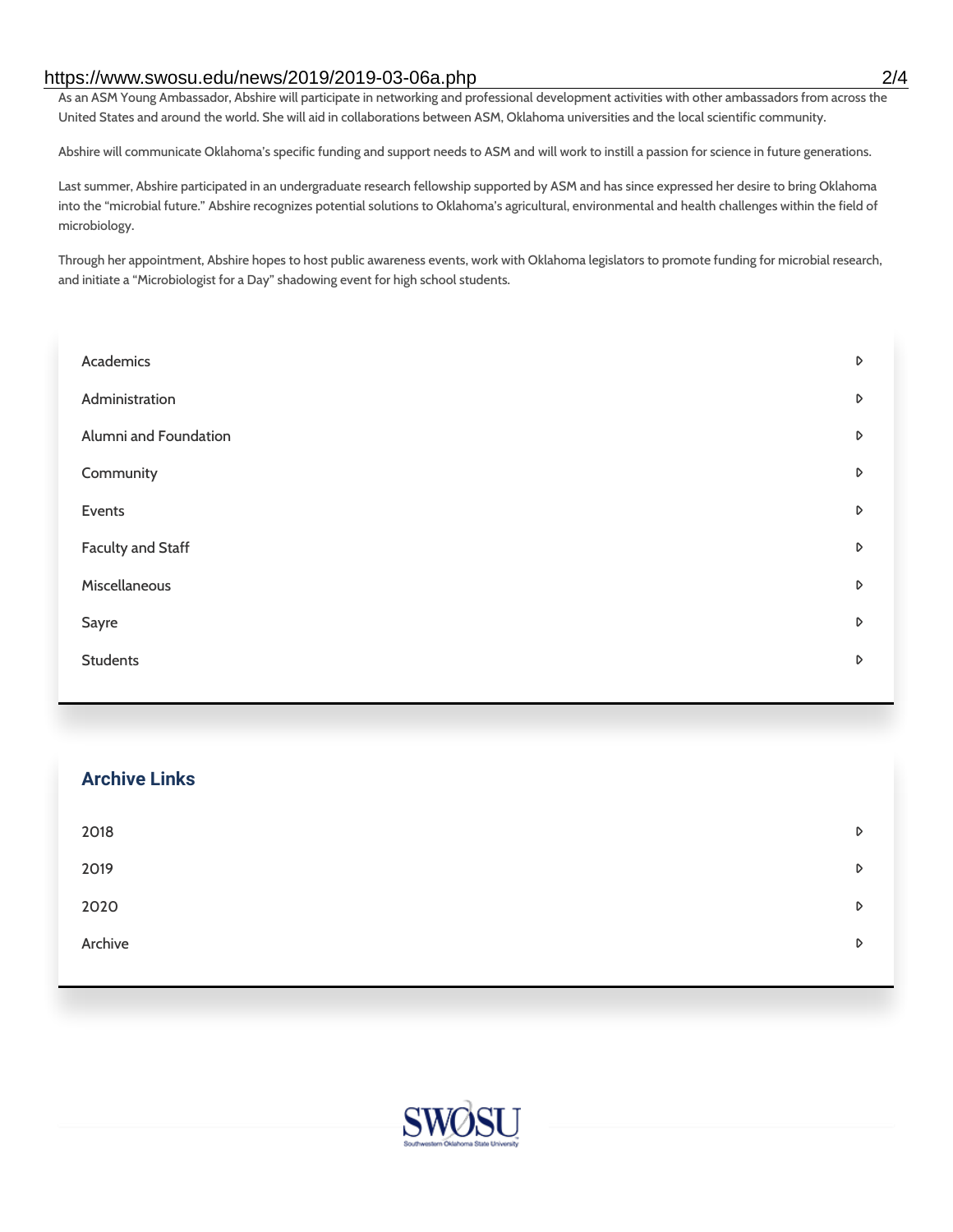### Weatherford Campus

100 Campus Drive Weatherford, OK 73096

#### Sayre Campus

409 E Mississippi Ave Sayre, OK 73662

Connect to Us

fyom

Contact [Information](https://www.swosu.edu/about/contact.php) [University/Facility](https://www.swosu.edu/about/operating-hours.php) Hours [Campus](https://map.concept3d.com/?id=768#!ct/10964,10214,10213,10212,10205,10204,10203,10202,10136,10129,10128,0,31226,10130,10201,10641,0) Map Give to [SWOSU](https://standingfirmly.com/donate) Shop [SWOSU](https://shopswosu.merchorders.com/)



**[Directory](https://www.swosu.edu/directory/index.php)** 

[Calendar](https://eventpublisher.dudesolutions.com/swosu/)

[Apply](https://www.swosu.edu/admissions/apply-to-swosu.php)

[GoSWOSU](https://qlsso.quicklaunchsso.com/home/1267)

[Jobs@SWOSU](https://swosu.csod.com/ux/ats/careersite/1/home?c=swosu)



Current [Students](https://bulldog.swosu.edu/index.php)

[Faculty](https://bulldog.swosu.edu/faculty-staff/index.php) and Staff